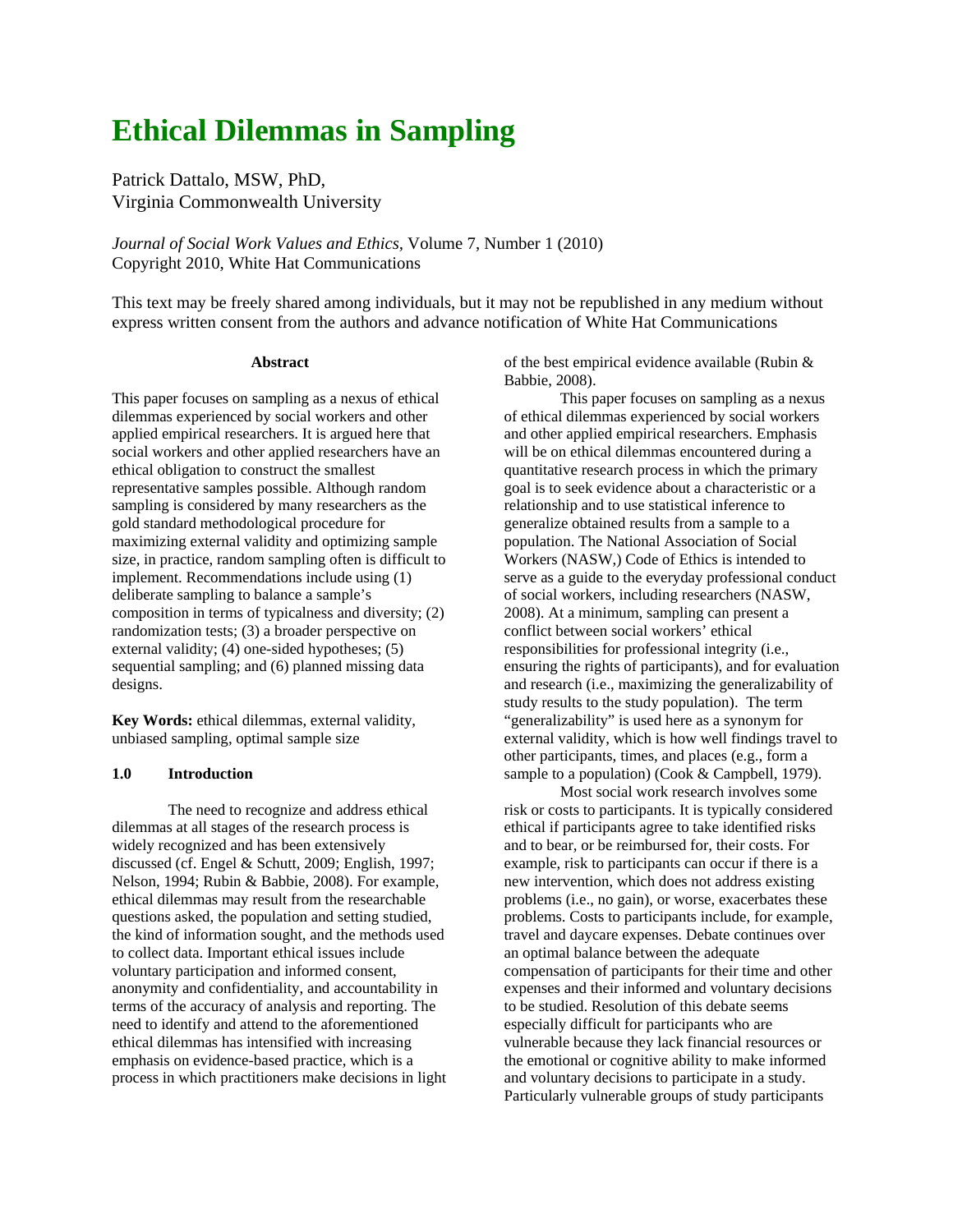include children, prisoners, persons who are terminally ill, persons who are economically disadvantaged, and persons with emotional or cognitive disabilities.

 Accordingly, it is argued here that a fundamental ethical dilemma for social work researchers is to conduct studies in light of the need to maximize external validity while ensuring the rights of participants. Debate over the optimal balance between compensation and voluntary participation notwithstanding, at a minimum, social work researchers can help ensure participant rights by selecting the smallest representative sample necessary to obtain generalizable study results. For example, if a study seeks (1) sensitive information (e.g., from men in a study to compare the effectiveness of two residential substance abuse interventions); (2) information from a vulnerable population (e.g., children in a study to evaluate an intervention designed to reduce the psychosocial difficulties of children with diabetes), or (3) information during a crisis (e.g., from women seeking protective orders in cases of spousal abuse), it could be unethical to sample too many or too few people. If a sample is too small, a study could miss important effects, place unnecessary demands on participant privacy and time, or waste valuable resources. If a sample is too large, the study could make unnecessary demands on participants or misuse other resources.

 Participant rights, sample size, and generalizability are interrelated issues. For clarity, the issues of ensuring participant rights and maximizing external validity and ensuring participant rights and minimizing sample size will be discussed in separate sections. Accordingly, the following discussion is focused on maximizing a sample's external validity through unbiased (i.e., random) sampling and optimal (i.e., the smallest necessary) sample size. First, the limitations of random sampling as a strategy to maximize external validity are presented. Next, three alternatives to random sampling to maximize external validity are proposed: (1) deliberate sampling for typicalness and diversity; (2) randomization tests; and (3) a broader perspective on external validity. Then, three alternatives strategies to obtain optimal sample size are presented: (1) using one-sided hypothesis; (2) sequential sampling; and (3) planned missing data designs. Please see Figure 1 for a summary of alternatives to random sampling and strategies for optimizing sample size.

# Figure 1<br>Strategies to Maximize External Validity While Ensuring Participant Rights

| ÷ |                                                      |                                                           |                                     |
|---|------------------------------------------------------|-----------------------------------------------------------|-------------------------------------|
|   | <b>Strategy</b>                                      | <b>Purpose</b>                                            | <b>Random Sampling</b><br>Occurred? |
|   | Deliberate Sampling for Typicalness and<br>Diversity | <b>Reduce Sample Bias</b>                                 | No                                  |
|   | <b>Randomization Tests</b>                           | <b>Reduce Sample Bias</b>                                 | No                                  |
|   | Broader Perspective on External Validity             | Reduce Sample Bias                                        | Yes and No.                         |
|   | Use of One-Sided Hypotheses                          | Minimize Sample Size                                      | Yes                                 |
|   | <b>Sequential Sampling</b>                           | Minimize Sample Size                                      | Yes                                 |
|   | Planned Missing Data Designs                         | Minimize Time and Effort of<br><b>Sample Participants</b> | Yes                                 |

### **2.0 Maximizing External Validity through Unbiased Sampling**

The ultimate goal of sample design is to select a set of elements from a population in such a way that descriptions of those elements accurately portray characteristics of the population (i.e., parameters) from which they were selected. Another important goal of sample design is to yield maximum precision (i.e., minimum variance) per unit cost. The sampling process begins with the identification of an appropriate population to study to answer researchable questions, and includes (1) the formulation of a sampling strategy, and (2) determination of sample size and composition to maximize the external validity.

#### **2.1 What Random Sampling Does and Does Not Do**

The term random sample, also called probability sample, is used to describe a sample that is free from systematic error. A sample is unbiased, then, if every element in a population has an equal chance of being selected. According to classical statistical sampling theory, if random selection from a known population is performed, characteristics of the sample can be inferred and tend to mirror corresponding characteristics of the population. If random sampling is not performed, there is no theoretical basis for statistical inference. Only information about a sample can be described. However, although random sampling for representativeness minimizes systematic error, sampling biases still can occur for the following reasons:

1. A complete randomization process is usually not implemented (Cook, 1993). Frequently, only units are randomized, which is only one of three different areas that define an event. The other two areas that define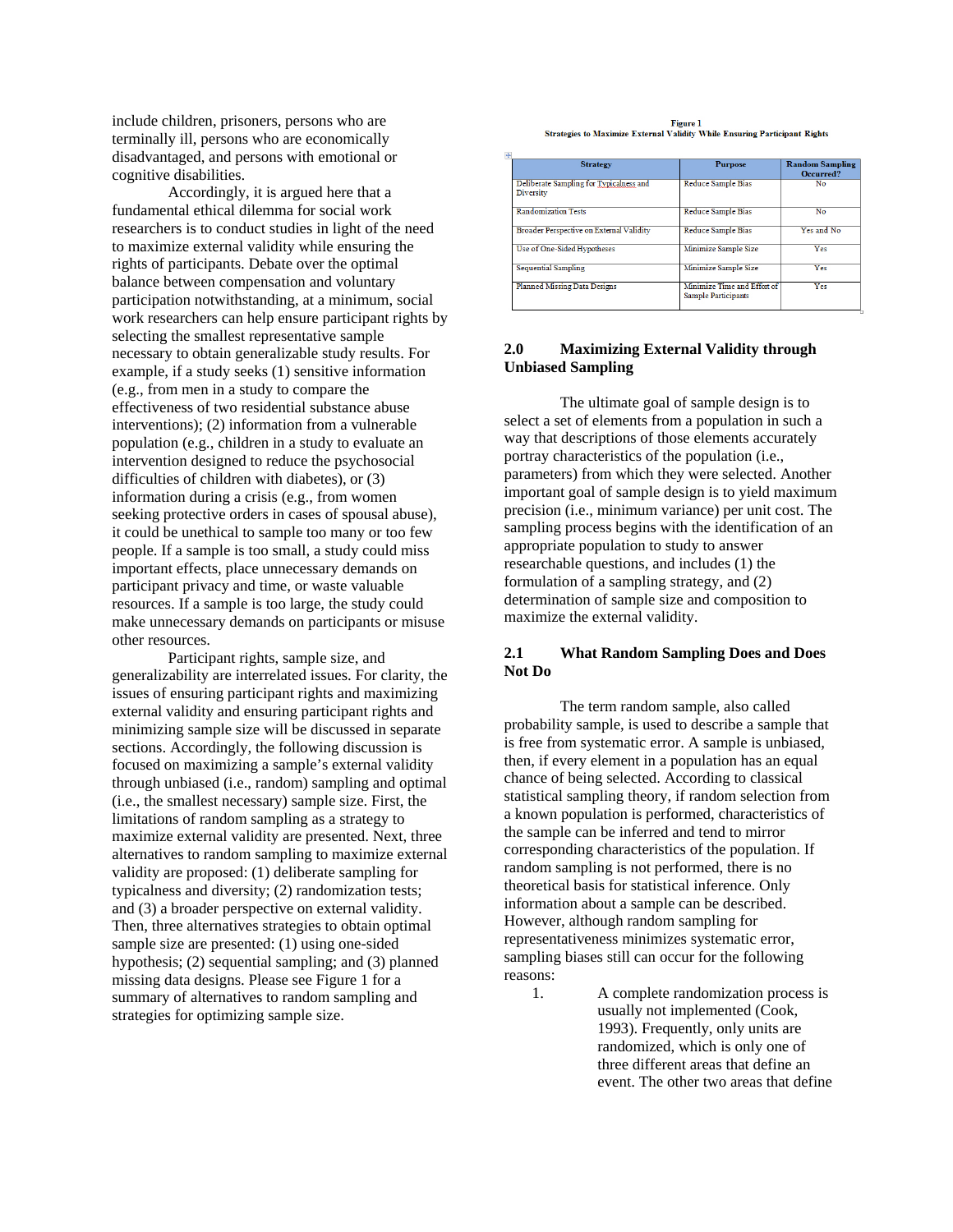an event are place or setting, and time (Cook & Campbell, 1979);

- 2. Random sampling does not minimize all error in a research design. There are other types of bias in the sample that may contribute to error, such as non-sampling bias (e.g., measurement error (Henry, 1990);
- 3. The sample may not be representative of the population because it is too small, and therefore, likely to be too homogeneous;
- 4. The representativeness of the sample may be impacted by attrition and refusal of the participants to take part in a study;
- 5. Random sampling permits causal generalization to a target population but not *across* multiple populations (Cook & Campbell, 1979). The latter is important for establishing an abstract principle of causality and is best done through multiple replications across units, setting, and time;
- 6. Conclusions drawn from random samples are based on inferential theory or the probability of the occurrence of an event. Random sampling, alone, does not guarantee accurate estimates of population parameters; and
- 7. Random sampling usually requires considerable resources compared with nonrandom sampling strategies. If resources are inadequate to enumerate a representative sampling frame and to draw sample size for adequate statistical power, the hoped for goal of random sampling (i.e., an unbiased sample), may not be achieved.

If random sampling is not possible social work researchers should consider a nonprobability alternative, such as deliberate sampling, to help to ensure generalizabiltiy.

## **2.2 Deliberate Sampling for Typicalness and Diversity**

Cook and Campbell (1979) argue that deliberate sampling, also termed purposive sampling, may be useful if a sample is carefully constructed. Deliberate sampling is a type of nonprobability sampling in which elements are knowingly chosen

based on a study's research questions (Cook & Campbell, 1979). Blankertz (1998) and Bull (2005) emphasize the following two variations on deliberate sampling: (1) deliberate sampling for diversity, which involves selecting a sample with a wide range of characteristics that are expected to influence results; and (2) deliberate sampling for typical instances, which involves selecting at least one instance of each class that is impressionistically similar to that class's mode.

 Deliberate sampling can be used to achieve a variety of research goals. Potential applications of deliberate sampling are as follows:

- 1. Study a time-limited population (e.g., all clients being served by a department of social services);
- 2. Study a subset of a population (e.g., only clients being provided child protective services by a department of social services);
- 3. Primary data analysis; that is, deliberate sampling can be used to select clients for a pilot study that will be used to guide a larger scale study;
- 4. Secondary data analysis; that is, to select a sample from an existing data set for a secondary analysis; and
- 5. Descriptive analysis; that is, a researcher can select a small subsample and closely examine typical and unusual or extreme elements.

 Deliberate sampling shares certain characteristics with stratified sampling. In a stratified sample, the sampling frame is divided into nonoverlapping groups or strata (e.g., age groups, gender). Then, a random sample is taken from each stratum. Stratified sampling uses groups to achieve representativeness, or to ensure that a certain number of elements from each group are selected. Like stratified random sampling, deliberate sampling can be used to control the characteristics of cases being selected (cf. Armitage, 1947; Kott, 1986).

 There is empirical evidence of the ability of stratified random sampling to increase precision when the strata have been chosen so that members of the same stratum are as similar as possible in respect of the characteristic of interest; the larger the differences between strata, the greater the gain in precision (cf. Armitage, 1947; Kott, 1986). Stratification (and deliberate sampling) can help to ensure that not only the overall population, but also that key subgroups of the population, are represented. For example, if the subgroup is small, and different sampling fractions are used to "over-sample the small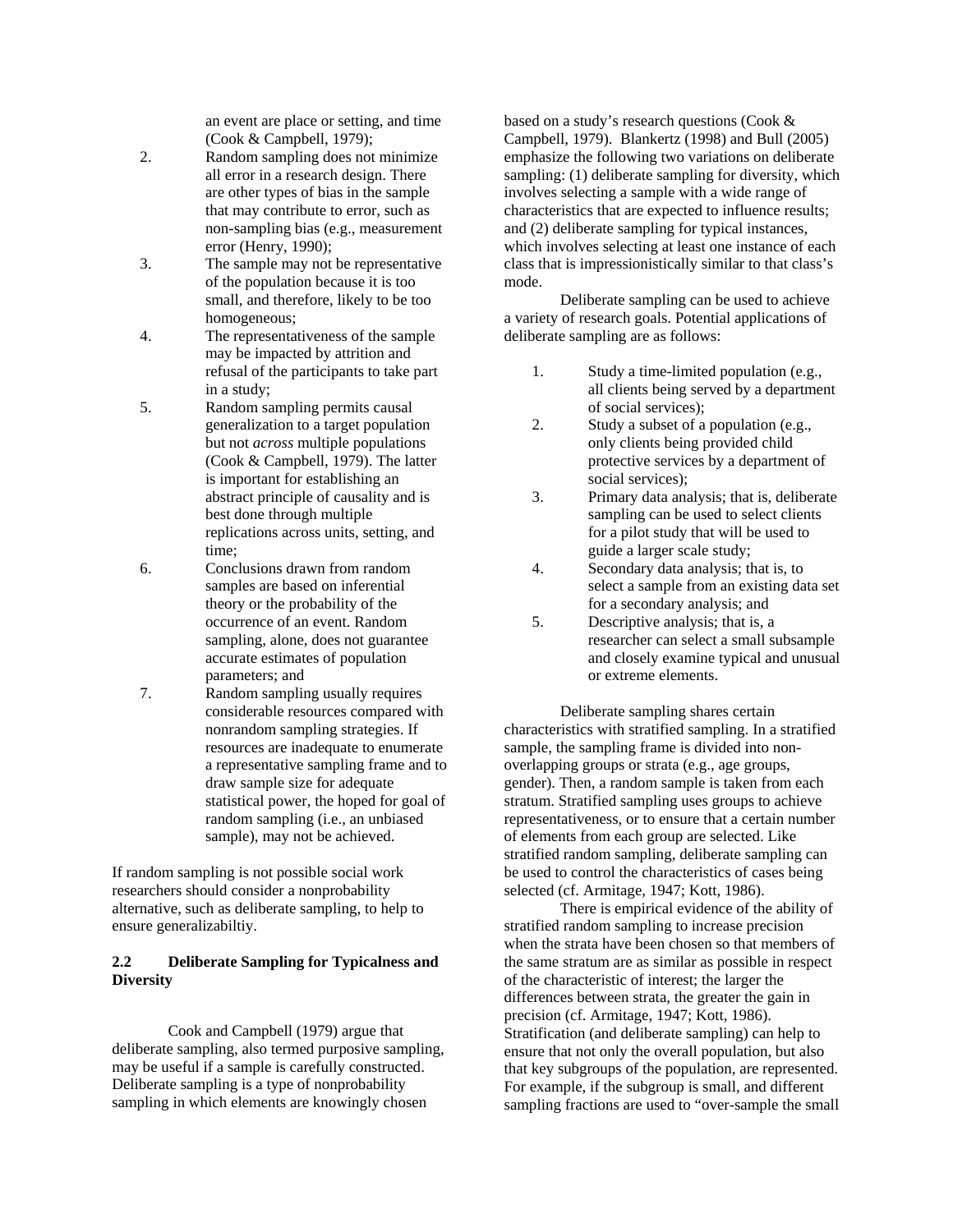group" stratified random sampling will generally have more statistical precision than simple random sampling. The benefits of stratification are greatest when the strata or groups are homogeneous; that is when within-groups variability is lower than the variability for the population.

 The following example seeks to achieve the first of the five aforementioned research goals (i.e., study a time-limited population) and follows a procedure described in Blankertz (1998). Note that this procedure is versatile and could be used to achieve any of these five research goals.

 A researcher conducts a study to determine the effectiveness of a peer-led eating disorders prevention intervention in reducing eating-disorder risk factors in young women (18 to 21 years of age). The intervention is implemented, at the discretion of the school, in public four-year colleges and universities in a state as a part of new student orientation. First, a sampling frame is used to conceptualize a deliberate sample for diversity and typicalness of new students. Next, all new students in this deliberately constructed sampling frame are randomly assigned to either an intervention or a control group. The intervention consists of eight twohour group sessions that were delivered by trained peer facilitators. Participants completed questionnaires that assessed eating-disorder risk factors pre and post treatment with higher scores indicating a greater risk of eating disorders. Demographic characteristics of participants, including age, gender, race/ethnicity, region (based on the home address of students), and BMI (Body Mass Index) score were also collected. Results consisted of a comparison of the intervention and control group means. Further analysis consisted of a comparison of the intervention and the control groups in three subsamples (i.e., two for diversity and one for typicalness).

 Deliberate sampling for diversity involves selecting two subsamples, each chosen to "differ as widely as possible from each other" (Cook & Campbell, 1979, p. 78). In addition, these two subsamples samples should be selected to vary across several characteristics, including time and place. It is helpful to view each characteristic in each subsample as the endpoint on a continuum of a ratio, interval, or ordinal variable. For nominal variables, each characteristic represents a different category of that variable. Each subsample should contain clusters of elements that represent endpoints of ordinal, interval, or ratio variables, or the different categories of a nominal variable. That is, each subsample should contain values that represent opposing endpoints or categories.

 Cook and Campbell (1979) explain that "given the negative relationship between 'inferential power' and feasibility, the model of heterogeneous instances (i.e., sampling for diversity)would seem most useful, particularly if great care is made to include impressionistically modal (i.e., typical) instances among the heterogeneous ones" (p. 78). Moreover, Cook and Campbell (1979) conclude that

Practicing scientists routinely make causal generalizations in their research, and they almost never use formal probability sampling when they do. Scientists make causal generalizations in their work by using five closely related principles: (1) surface similarity, (2) ruling out irrelevancies, (3) making discriminations, (4) interpolation and extrapolation, and (5) causal explanation. Deliberate or purposive sampling for heterogeneous instances; and impressionistic or purposive sampling of typical instances are essential components of these principles (p. 24).

 With the careful matching of sampling strategy to purpose, deliberate sampling can be a useful alternative to random sampling. If random sampling is not possible social work researchers should consider a nonprobability alternative, such as randomization tests, to help to ensure generalizabiltiy**.** 

#### **2.3 Randomization Tests**

According to Howell (2007), randomization tests differ from parametric tests as follows:

- 1. There is no requirement that a sample is randomly drawn from a population;
- 2. There is no assumption about the population from which the sample is drawn (e.g., it is normally distributed), although as sample size increases, the distribution produced by permutations approaches the normal distribution;
- 3. Because there are no assumptions about a population, no sample statistics are used to estimate population parameters; and
- 4. Although test statistics are calculated, they are not utilized in the same way as they are in parametric hypothesis testing. Instead, the data are repeatedly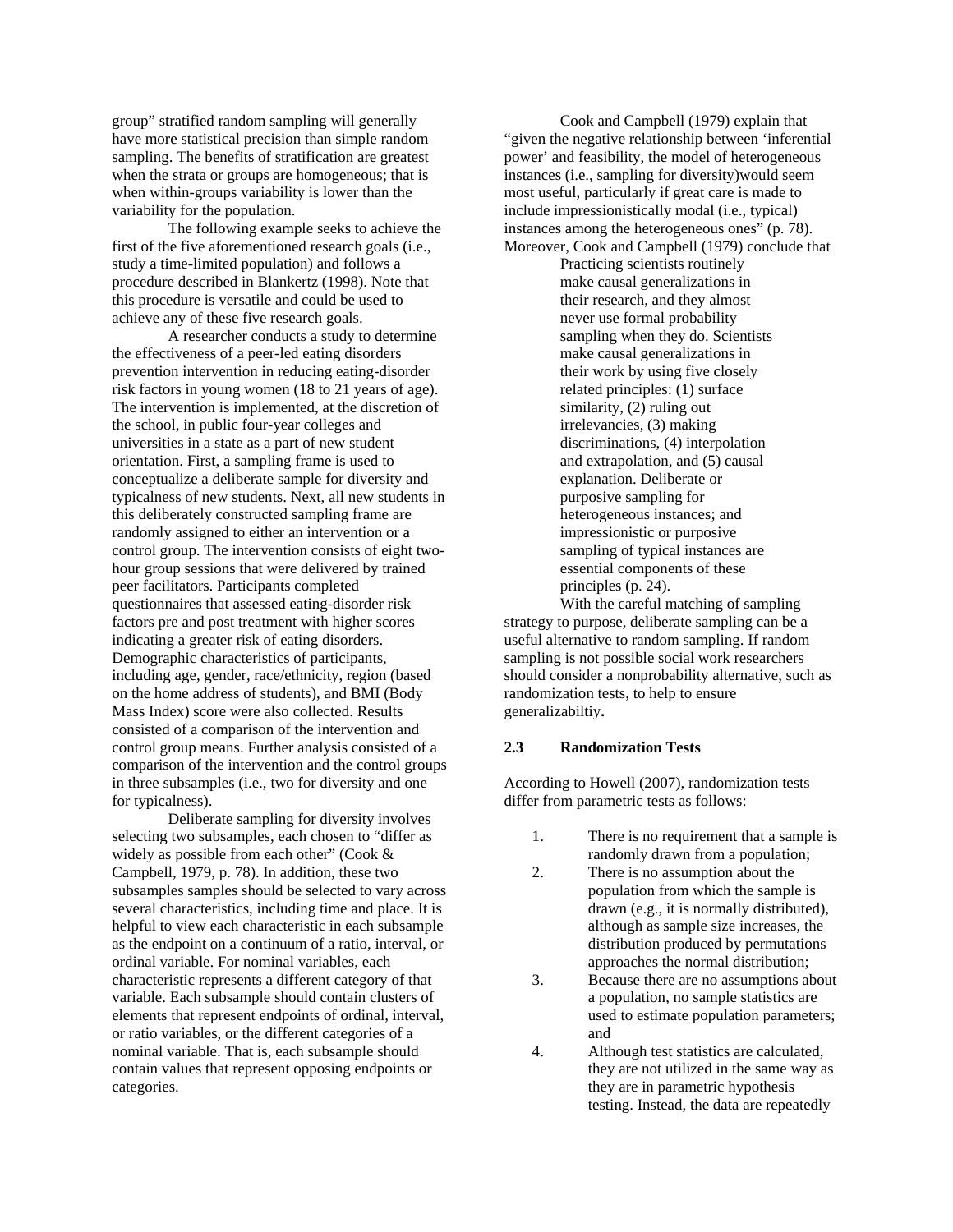randomized across groups, and test statistics are calculated for each randomization. Therefore, at least as much as parametric tests, randomization tests emphasize the importance of random assignment of participants to treatments.

 A randomization test can be described as follows. A test statistic is computed for study data (e.g., a *t*-test), termed an obtained result. Then, these data are permuted repeatedly and the test statistic is computed for each of the resulting data permutations. When data are permuted, the sample is divided or rearranged by random assignment without replacement to fill the first group, and then to fill the second group until each group contains a new sample of the same size as the original group. These permutations, including the one representing the obtained result, constitute the reference set for determining significance. The proportion of data permutations in the reference set that have a test statistic values greater than, or for certain test statistics, less than or equal to the value for the obtained result, is the p-value.

 For example (hypothetical), in a study of the effectiveness of a new treatment to increase empathy in a group of spouse abusers, participants are randomly assigned to either a treatment or a control group. One group is a control condition with scores of 25, 22,23,21,17 on an empathy scale, and the other group was the treatment condition with scores of 30, 27, 28, 29, 29. If the treatment had no effect on scores, the first number that was sampled (25) would be equally likely to occur in either group. With five observations in each group, and if the null hypothesis is true, any five of these 10 observations would be equally likely to occur in either group. These data are "exchangeable" between conditions.

 After calculating all of the possible arrangements of the aforementioned 10 observations with five observations in each group (there are 252 possible arrangements), the relevant test statistic is calculated (independent groups *t*-test) for each possible arrangements, and compared to the obtained *t*-test value (4.9252) to test the null hypothesis of no difference in scores between the treatment and the control group. In this case, there are two arrangements of these data that would have a smaller mean for the control group and a larger mean for treatment group. For a one-tailed test, there are two data sets that are at least as extreme as these data. Consequently, a difference that is at least as large as the obtained *t*-value of 4.9252 would occur two times out of 252 for a probability of .006 under the null hypothesis. That is, this difference is statistically

significant at  $p < .01$ . Edgington (2007), Erceg-Hurn and Mirosevich (2008), and Rodgers (1999) provide more detailed explanations and examples of the use of randomization tests.

 Stata (http://www.stata.com/) is a commercial general purpose statistical software that can be use to perform a wide range of randomization tests. A free alternative is David Howell's program, Resampling.exe, which is available online from http://www.uvm.edu/~dhowell/StatPages/Resampling /Resampling.html. This software can be used to perform a limited range of randomization tests.

#### **2.4 Toward a Broader Perspective on External Validity**

Whether or not random sampling is possible social work researchers should consider a broad perspective on external validity. Reasoning from data points in a sample to an estimate of a population characteristic is an instance of induction. Hume, who was an 18th century Scottish philosopher, usually is credited with discovering "the problem of induction." As identified by Hume, the problem of induction is how to establish induction itself as a valid method for empirical inquiry. See, for example, Wood (2000) for a detailed explanation. According to Rosenberg (1993),

> Hume recognized that inductive conclusions could only be derived deductively from premises (such as the uniformity of nature) that themselves required inductive warrant, or from arguments that were inductive in the first place. The deductive are no more convincing than their most controversial premises and so generate a regress, while the inductive ones beg the question. Accordingly, claims that transcend available data, in particular predictions and general laws, remain unwarranted (p. 75).

 To clarify the fundamental limitations of statistical, sampling-based generalization, consider the hypothesis,  $H_A$  that the average difference in the perceived effectiveness, which two groups of social workers (i.e., those working in a public social services agency and those working in a public mental health agency) associate with a particular intervention, is 3. In other words, a researcher does not know the numerical value of the average difference in perceived effectiveness between two groups, but hypothesizes it to be 3 (where effectiveness is measured, for example, on a scale from 1 to 5). The researcher then tests the  $H_0$ hypothesis that there is no difference between the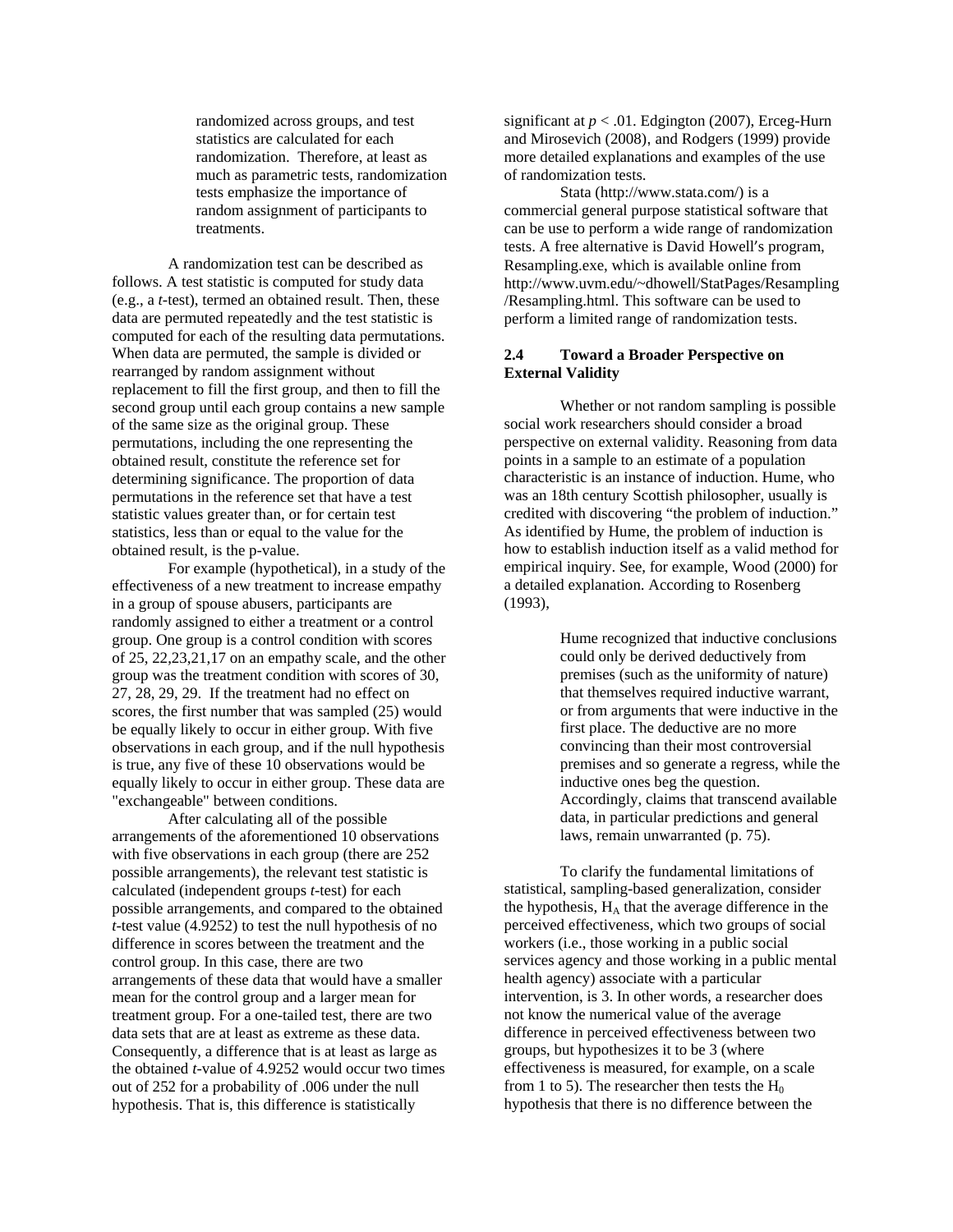average perceived effectiveness between the two groups by taking a random sample of social workers from each group, and uses the average of the sample from each group as an estimate of the average of the perceived effectiveness for that group.

 If the legitimacy of inductive reasoning is unquestioned, then the researcher could reason that the sample average is generalizable to the population average. However, if the legitimacy of inductive reasoning is questioned and Hume's argument is applied, there would be no sound basis for making any statement about the value of the population average. This idea can be expressed as follows: Just because all differences between the two groups in past samples have an average of 3 does not mean that all or any differences between the two groups in future samples will have an average of 3.

 Significance tests based on probability sampling, at best, provide very specific information about a population based on a sample's characteristics. In statistical significance testing, the p-value is the long-run probability of obtaining a result (e.g., differences in perceived effectiveness between two groups) at least as extreme as the given result, assuming the null hypothesis. As Cohen (1994) pointed out, what researchers and consumers of research want to know is the population parameter, given the statistic in the sample and the sample size. Unfortunately, the direction of the inference is from the population to the sample, and not from the sample to the population (Thompson, 1997). That is, the logic of hypothesis testing assumes the null is true in a population, and asks: given this assumption about the parameters of a population, what is the probability of the sample statistic?

 Campbell and Stanley (1966) eloquently call attention to the "painful" limitations of inductive reasoning when they state:

> Whereas the problems of internal validity are solvable within the limits of the logic of probability statistics, the problems of external validity are not logically solvable in any neat, conclusive way. Generalization always turns out to involve extrapolation into a realm not represented in one's sample. Such extrapolation is made by assuming one knows the relevant laws. Thus, if one has an internally valid [design], one has demonstrated the effect only for those specific conditions which the experimental and control group have in common, i.e., only for pretested groups of a specific age, intelligence, socioeconomic status, geographical region. . . Logically, we cannot generalize beyond these limits; i.e., we

cannot generalize at all. But we do attempt generalization by guessing at laws and checking out some of these generalizations in other equally specific but different conditions. In the course of the history of a science we learn about the "justification" of generalizing by the cumulation of our experience in generalizing, but this is not a logical generalization deducible from the details of the original experiment. Faced by this, we do, in generalizing, make guesses as to yet unproven laws, including some not even explored (p. 17).

Campbell and Stanley (1966) conclude that "induction or generalization is never fully justified logically" (p. 17), and they argue that a sample can, at best, offer only limited support for generalization.

 Evidence of result generalizability is critical to the accumulation of knowledge, and should be provided by authors. Accordingly, social work researchers should always provide a detailed description of a study's sample. A detailed description is necessary to understand the population being studied and to judge whether the extent of generalizing results seems appropriate. Also, when possible, a comparison of study participants and information about the population should be provided to enable readers to evaluate a sample's representativeness in terms of the larger population from which it was drawn.

 The ability to generalize from one situation to another depends on the ability to understand underlying principles and to recognize which underlying principles apply in a given situation. According to Mook (1983), there is no alternative to thinking through, case by case (1) what conclusions are desired; and (2) whether the specifics of a sample or setting prevent these conclusions (p. 386). Mook argues that any generalization to a population of interest must be made on other than statistical grounds.

 A broader perspective on generalization recognizes that it requires a series of inferences and judgments regarding the appropriateness of applying findings, concepts, or theories to new or different settings or phenomena. Generalization, therefore, involves identifying similarities and differences between research participants and between research contexts to assess whether a finding or theory is relevant to a new domain (Audi, 2003)*.* Lee and Baskerville (2003) propose a framework of four different types of generalizability built upon the distinction between empirical and theoretical statements as the inferential content. Empirical statements refer to data from and descriptions of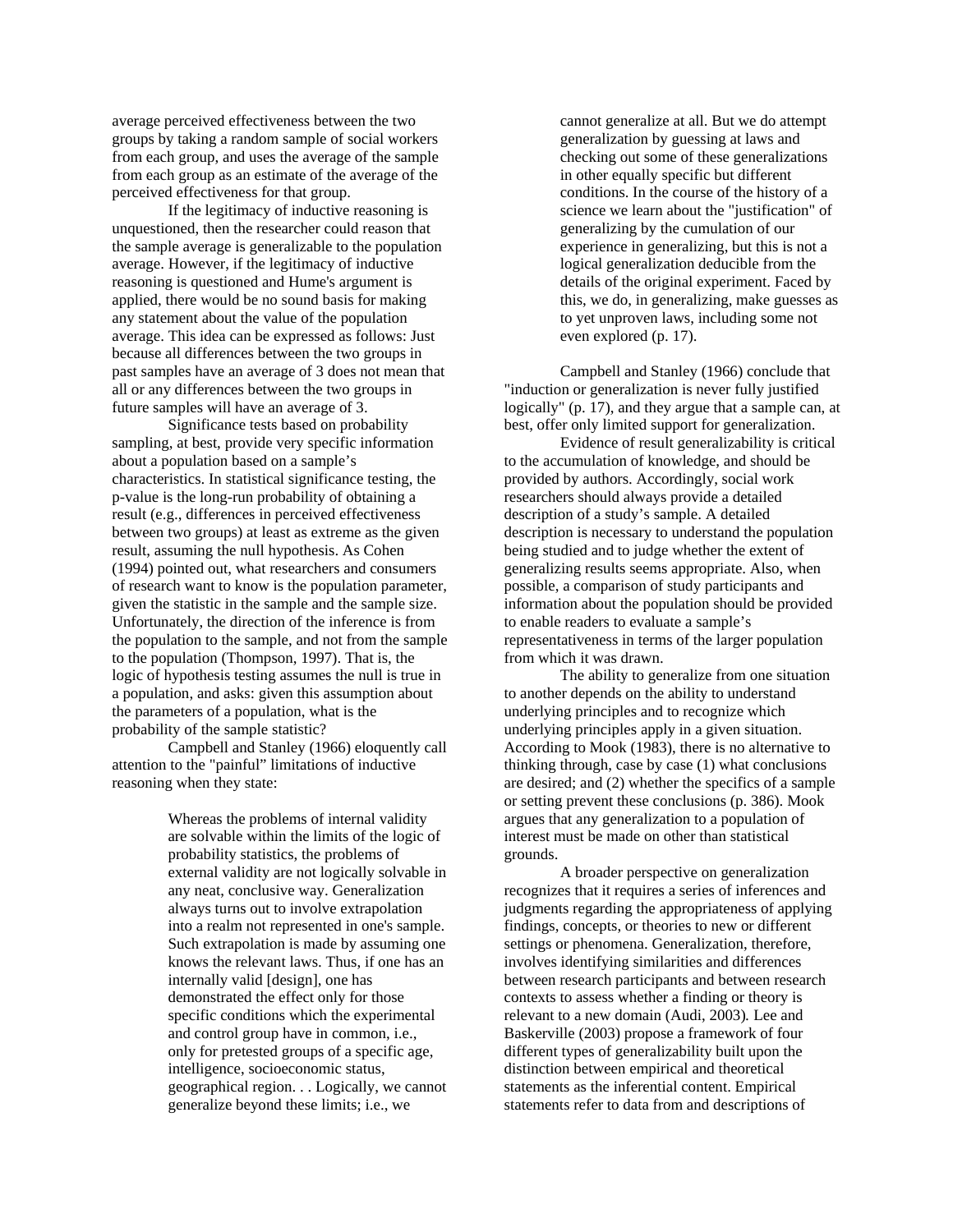empirical phenomena; theoretical statements refer to phenomena that cannot be directly observed and therefore can only be theorized from empirical data or other theories (p. 232). A second distinction that forms this typology is the distinction between "generalizing *from"* and "generalizing *to"* (p. 232).

 Generalization is usually considered to be the ultimate goal of quantitative research. However, an expanding acceptance of the complementary and supplementary roles of qualitative and quantitative approaches to social work should serve as a reminder of the need to recognize the tension between the particular and the general throughout the research process, and of the potential contributions of both random and nonrandom sampling strategies. This tension suggests the importance of thinking more deeply about the content, function, and ethical implications of result generalizations.

#### **3.0 Maximizing External Validity through Optimal Sample Size**

Sample size influences the quality and accuracy of empirical research. In general, increased sample size is associated with decreased sampling error. The larger the sample, the more likely the results are to represent the population. However, the relationship between sampling error and sample size is not simple or proportional. There are diminishing returns associated with adding elements to a sample. The relationship between sample and accuracy may be clarified by the use of the concept of statistical power. The notion of statistical power is attributed to Neyman and Pearson (1928), although Fisher (1925) addressed similar issues in his discussions of test and design sensitivity and popularized in the behavioral sciences by Jacob Cohen (c.f., Huberty, 2002, for a detailed discussion).

 Power is the probability of rejecting the null when a particular alternative hypothesis is true. More simply, statistical power is the probability of detecting a pre-specified effect size (e.g., a minimally important one). An underpowered study is one for which the projected scientific or clinical value is unacceptably low because it has less than 80% chance of resulting in statistical significance at an a priori set a level (usual *p* < .05). Researchers should avoid conducting studies that are ''underpowered.'' Conversely, researchers should avoid conducting studies with too large a sample size. Studies with samples that are too large may needlessly place respondents at risk, waste their time, and misuse other resources, such as professional time and scarce research dollars. Accordingly, researchers should

focus on determining the smallest necessary sample size.

 Bacchetti, Wolf, Segal, and McCulloch (2005a; 2005b) discuss how sample size influences the balance that determines the ethical acceptability of a study. That is, the balance between the burdens that participants accept and the clinical or scientific value that a study can be expected to produce. The average projected burden per participant remains constant as the sample size increases, but the projected study value does not increase as rapidly as the sample size if it is assumed to be proportional to power or inversely proportional to confidence interval width. This implies that the value per participant declines as the sample size increases and that smaller studies therefore have more favorable ratios of projected value to participant burden. Bacchetti et al. (2005a; 2005b) provocatively conclude that their argument ''does not imply that large studies are never ethical or that small studies are better, only that a small study is ethically acceptable whenever a larger one is'' (p. 113).

 Analysis by Bacchetti et al. (2005a; 2005b) addresses only ethical acceptability, not optimality; large studies may be desirable for other than ethical reasons. The balance point between burden and value cannot be precisely calculated in most situations because both the projected participant burden and the study's projected value are difficult to quantify, particularly on comparable scales. Bacchetti et al. (2005a; 2005b) provided a service by encouraging researchers to think of value and burden on a perparticipant basis and by arguing that the expected net burden per participant may often be independent of sample size (Prentice, 2005). Institutional review boards are becoming more sophisticated regarding power and sample size issues, and, consequently, there could be fewer studies with inappropriate (too large or too small) sample sizes in the future. If random sampling is possible, social work researchers should consider testing a one-sided hypothesis to minimize sample size.

#### **3.1 One- Versus Two-Sided Hypotheses as Determinants of Sample Size**

The estimation of the minimum sample size requires the specification of the minimal difference in outcome (effect size or δ) that would be practically important to be detected. In addition, researchers must specify (1) an acceptable  $\alpha$ -level (1 –  $\alpha$  is the probability of detecting a significant difference when the treatments are really equally effective), (2) an acceptable  $\beta$ -level  $(1 - \beta)$  is the probability of not detecting a significant difference when there really is a difference of magnitude  $\delta$  or larger), and (3) the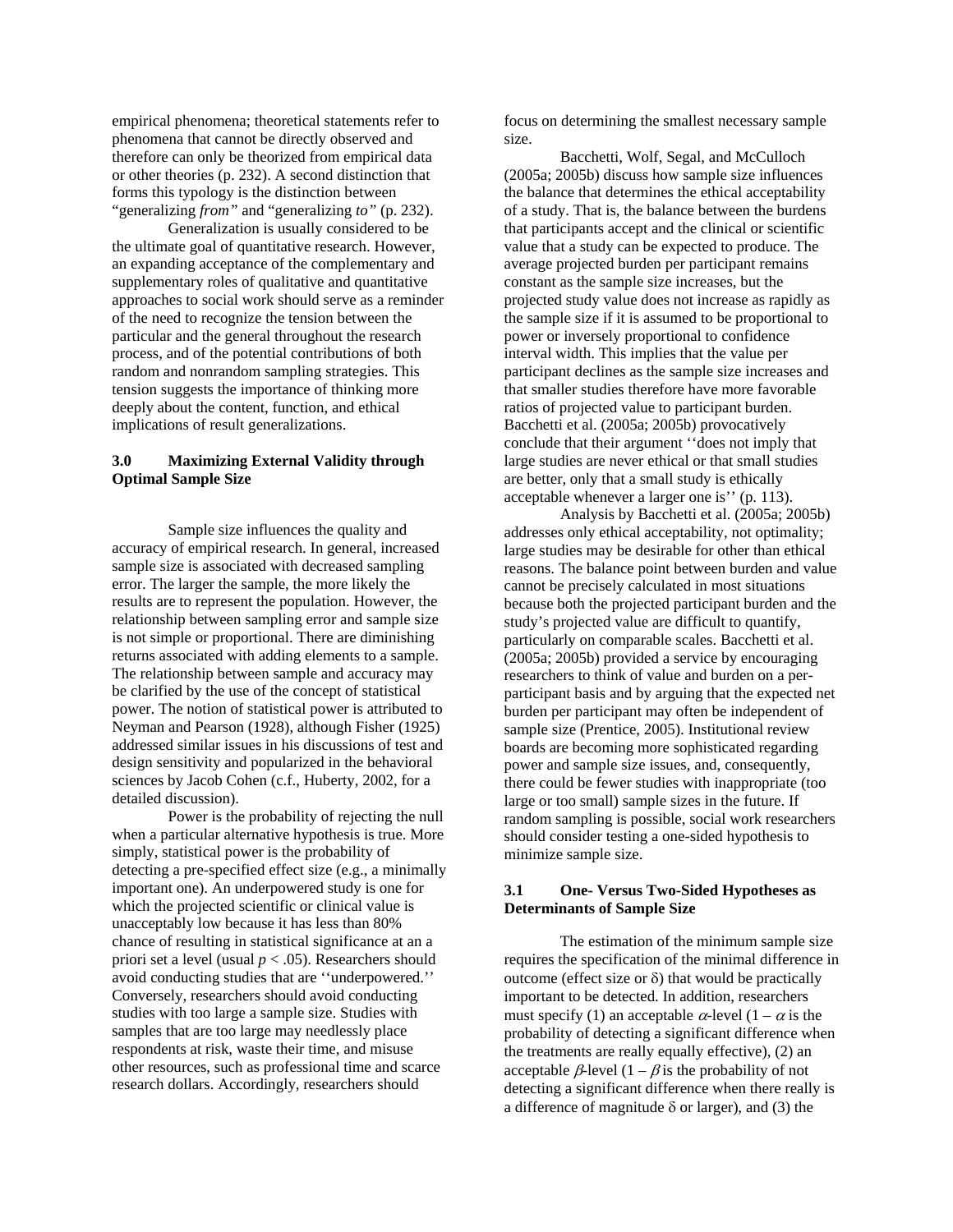standard deviation of the hypothesized effect size in the population of interest. Finally, a researcher should explicitly choose between two-sided or one-sided statistical testing. As Knottnerus and Bouter (2001) suggest, the importance of this last criteria decision often is neglected. A one-tailed hypothesis specifies a directional relationship between groups. That, is the researcher not only states that there will be differences between the groups but specifies in which direction the differences will exist. Anytime a relationship is expected to be directional (i.e., to go one specific way) a one-tailed hypothesis is being used. This is the opposite of a two-tailed hypothesis. With a two tailed hypothesis the researcher would predict that there was a difference between groups, but would make no reference to the direction of the effect (Bland & Altman, 1994).

 Knottnerus and Bouter (2001) argue that a research hypothesis expresses scientific uncertainty regarding a plausible, potentially practically important effect. Consequently, a research question is often hypothesis-driven and typically "one-sided." Accordingly, if a new intervention is compared with no treatment, the one-sided approach would be adequate. Moreover, for example, assuming  $\alpha = 0.05$ ,  $\beta$  = 0.80, a moderate effect size of Cohen's *d*, and equal numbers in the intervention and treatment groups of a study, each group needs a minimum sample size of 88 in case of one-sided testing; and 105 per group in case of two-sided testing. This means that the two-sided approach requires an additional 34 or 19% more participants than the onesided approach.

 As Moye and Tita (2002) explain, however, there are important limitations to the one-tailed test in a clinical research effort. A major difficulty is that the one-sided testing philosophy reveals a potentially dangerous level of investigator consensus that there is no possibility of participant harm produced by the intervention being tested. Although the two-sided hypothesis test can complicate experimental design, increasing sample size requirements, this approach is ultimately more informative and potentially prevents subsequent exposure of research participants and the general population to harmful interventions. Although two-sided tests are only capable of establishing a difference (rather than a difference and direction), researchers may explore their data and determine in which direction any significant difference lies. In fact, researchers should routinely report a confidence interval around an outcome measure, such as a mean.

 When deciding whether a one- or two-sided hypothesis approach is most appropriate for a study that they are planning, researchers may consider prior evidence and the practice implications of the

intervention being studied (Enkin, 1994). This body of existing studies, including meta-analyses may provide evidence in support of these methodological choices. For interventions not previously studied or about which few studies have been conducted, a onesided view seems reasonable if the comparison is between that intervention and no intervention. Regardless of which hypothesis testing approach is selected, the researcher should formulate the research hypothesis *a priori*. If random sampling is possible, another strategy to minimize sample size is sequential sampling (Dunnett & Gent, 1996; Posch & Bauer, 2000; Whitehead, 1997).

#### **3.2 Sequential Sampling**

Sampling strategies, whether probability or non-probability, can be categorized as either single, (also termed fixed), or multiple, (also termed sequential) (Stephens, 2001). With a sequential sampling strategy, after a first sample is tested, there are three possibilities: accept, reject, or make no decision about a hypothesis. If no decision is made, additional samples are collected and each sample is analyzed to determine whether to accept or reject a hypothesis, or to proceed and collect another sample. More specifically, in a sequential sampling design, data are analyzed periodically, and sample size is not a single fixed number. An appropriate schedule for interim analyses is established together with a stopping rule, which defines the outcomes that lead to early termination of a study.

 The classical theory of hypothesis testing is based on a sample of fixed size (Neyman & Pearson, 1928). In this sample, the null hypothesis  $H_0$  is tested against an alternative hypothesis  $H<sub>1</sub>$ . A significance level  $\alpha$  is defined a priori (i.e., in advance of data collection), which is the probability of the null hypothesis being falsely rejected. Consequently, in a classical fixed sample design, the sample size is set in advance of data collection, and hypothesis testing occurs after all observations have been made. The main design focus is on choosing a sample size that allows a study to discriminate between  $H_0$  and  $H_1$ and answer the research questions of interest.

 In fixed sample design, then, together with practical considerations, a study's sample size is determined a priori by setting up null and alternate hypotheses concerning a primary parameter of interest  $(\theta)$ , and then specifying a Type I error rate ( $α$ ) and power (1-*B*) to be controlled at a given treatment effect size ( $\theta = \Delta$ ). Usually, traditional values of  $\alpha$  and B are used (i.e.,  $\alpha = .05$ ,  $B = .20$ ); however, there can be considerable debate over the choice of the effect size  $(\Delta)$ . In general, the smaller the effect size, the larger the sample size needed to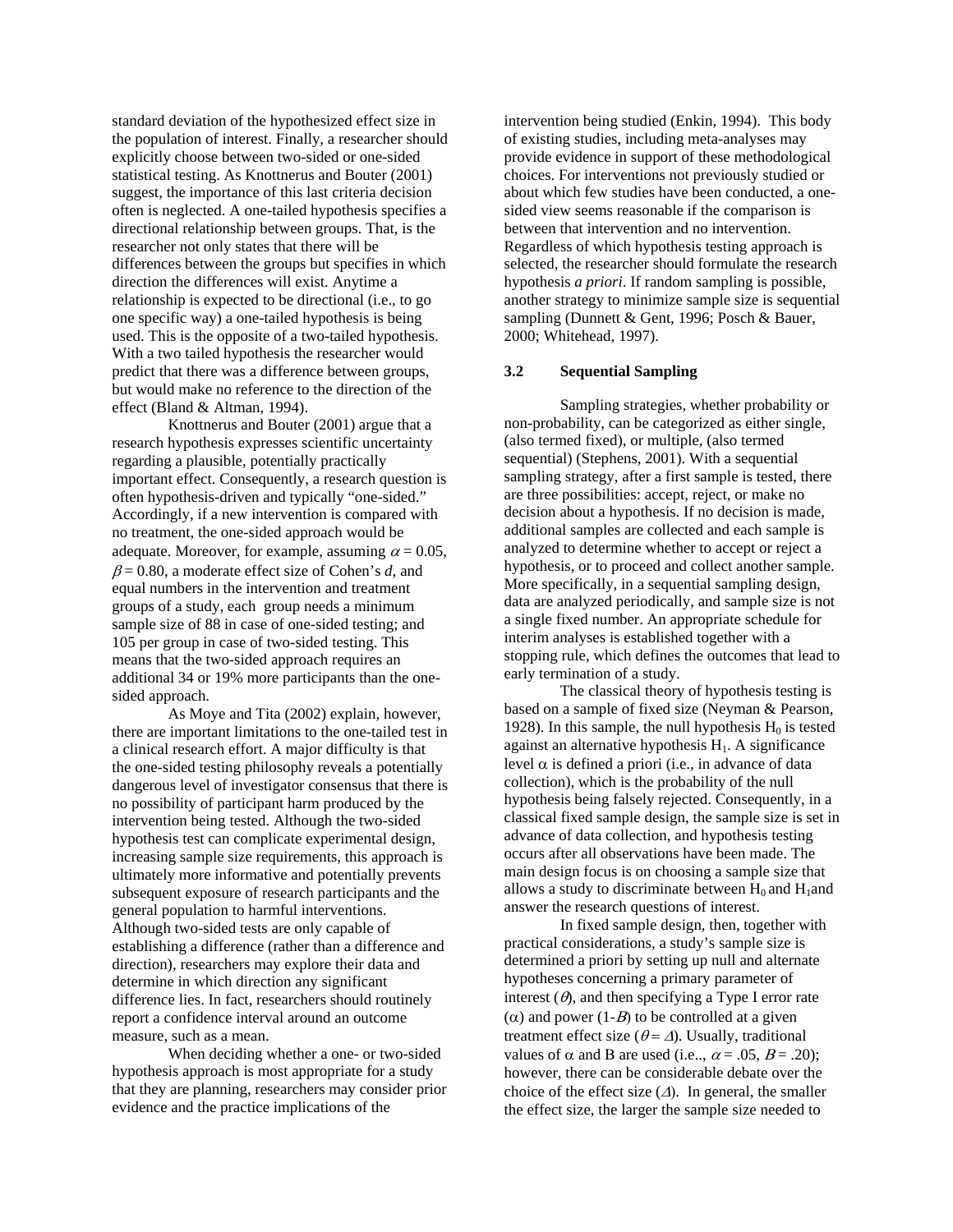detect it. The choice of  $\Delta$  is crucial because, for example, reducing a selected effect size by 50% leads to a quadrupling in the sample size for a fixed sample. Using a sample size that is small relative to a selected effect size can result in a study that is underpowered (i.e., unlikely to detect a smaller, but possibly still important, effect). Consequently, Cohen (1988) and others (cf. Adcock, 1997; Orme & Hudson, 1995; Stolzenberg & Relles, 1997) have proposed the use of a sample big enough to detect the smallest worthwhile effect. A disadvantage of all fixed sample designs is that estimated sample size is the same regardless of the magnitude of the true intervention effect. Accordingly, one approach to increasing the congruence between estimated and true effect sizes is to perform interim analyses with sequential sampling.

 With a sequential sampling strategy, after a first sample is tested, there are three possibilities: accept, reject, or make no decision about a hypothesis. If no decision is made, additional samples are collected and each sample is analyzed to determine whether to accept or reject a hypothesis or to proceed and collect another sample (Jennison & Turnbull, 2000). More specifically, in a sequential sampling design, data are analyzed periodically, and sample size is not a single fixed number. An appropriate schedule for interim analyses is defined together with a stopping rule, which defines the outcomes that lead to early termination of the study. For example, sequential sampling allows consecutive testing, with possible rejection of the null hypothesis, after each set of observations in a pair of groups (e.g., intervention and control).

 With sequential sampling, for ethical and practical reasons, results can be monitored periodically and, if sufficiently large or small effects are observed, data collect may be stopped early. Evidence suggests that sequential designs require fewer participants than fixed sampling designs (Jennison & Turnbull, 2000; Whitehead, 1997). Tests of sequential samples have been developed that allow for early stopping to reject or accept the null hypothesis while preserving the integrity of the test; that is, maintain desired Type I error and power.

 Sequential sampling design parameters include (1) power; (2) sample size; (3) number and timing of analyses; (4) criteria for early stopping (i.e., evidence against the null hypothesis, the alternative hypothesis, or both); and (5) stopping rules (i.e., the relative ease or conservatism with which a study will be terminated at the earliest analysis versus later analyses). A sequential sampling plan consists of two or more stopping rules. Data are monitored at interim time-points and the process is terminated early if, for example, a difference between two interventions in

terms of an outcome can be established statistically at any one of the interim looks. Since the data will be tested repeatedly in a group-sequential study, the burden of proof must be more stringent at each of the interim looks than without interim monitoring. Otherwise, there is an increased that chance fluctuations in the data will be misinterpreted as demonstrating a real underlying effect. This increasing stringency is accomplished by establishing a stopping boundary at each interim look (Pampallona & Tsiatis, 1994; Proshan & Hunsberger, 1995).

 In summary, sample size estimation is a key component of empirical research. A sequential sampling strategy may be most useful when appropriate effect sizes and estimates of variability necessary for sample size calculations are not known. In addition to saving time and resources, sequential sampling can reduce study participants' exposure to an inferior intervention. Sequential sampling also may be useful when conducting a pilot study. Sequential sampling helps determine whether the researcher has taken a large enough pilot sample to properly evaluate different sampling designs, and to use the standard deviation from the pilot sample to calculate sample size for a larger scale study.

 A limitation of group-sequential sampling is an increased probability of Type I error because of repeated significance testing. Unadjusted, repeated significance testing of the accumulating data increases the overall significance level beyond the pre-specified nominal significance level. Consequently, interim analyses and their interpretations need to be done judiciously. To reduce the probability of Type I error, a study's protocol should contain a formal rule for stopping the study early. The decision to conduct an interim analysis should be bas**e**d on sound scientific reasoning. Researchers should avoid the use of vaguely defined and misunderstood terms and phrases such as "administrative looks," "administrative interim analyses," "interim analysis for safety, and "interim analysis for sample size adjustment" (Sankoh, 1999). If random sampling is possible, a third strategy that social work researchers should consider using is planned missing data designs to minimize measurement instrument length, and consequently, costs to both participants and investigators (Graham et al., 2006).

#### **3.3 Planned Missing Data Designs**

 When researchers design measurement instruments for a study, they universally must balance a desire to seek information from participants against participants' costs of providing this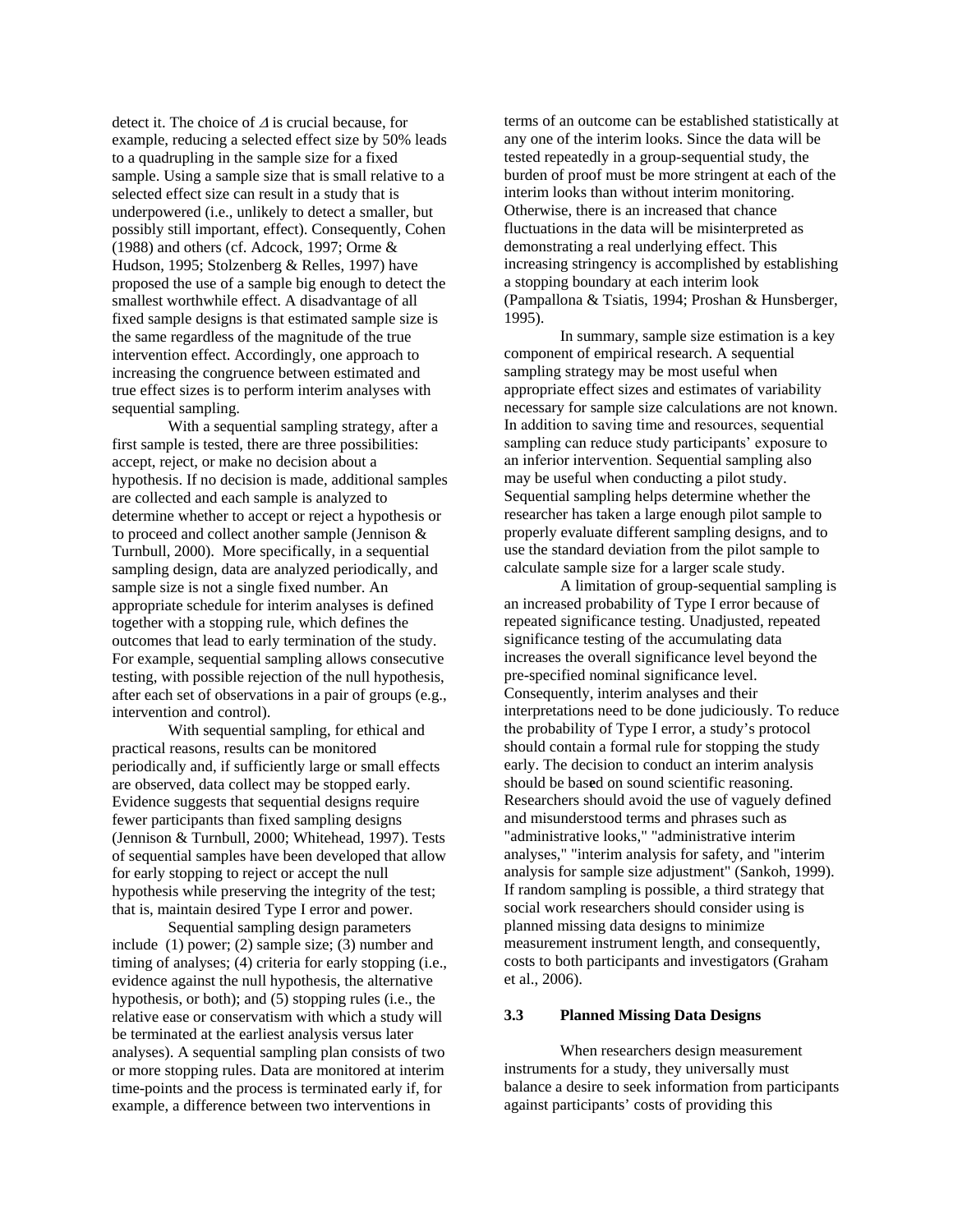information. Graham et al. (2006) described a planned missingness design called two-method measurement (also see Allison & Hauser, 1991, who describe a related design). For example, social work researchers typically (1) collect demographic and other background information data; and (2) and administer at least one standardized scale of moderate length. The two-method measurement design may allow the researcher to collect complete demographic data, and partial data (on a random sample of participants) for the standardized scale(s). A possible limitation of this type of design is that it requires the use of structural equation modeling (Muthe´n, Kaplan, & Hollis, 1987).

 Another, design described by Graham et al. (2006) for maximizing information while minimizing participant costs is the three-form design. In its generic form, the three-form design allows researchers to increase by 33% the number of questions for which data are collected without changing the number of questions asked of each participant by dividing all questions asked into four items sets. One set (X) contains questions most central to the study outcomes, and is asked of all participants. Three additional sets of questions (A, B, C) are constructed, with each set containing one-third of the remaining question. Sets A, B, and C are rotated, such that one set is omitted from each of the three forms (i.e., X and two of the A, B, C sets).

 An advantage of planned missing data designs is that less data are required, and therefore, less data needs to be collected. However, it is not clear how patterns of incomplete data should be structured and incorporated into research designs, particularly in longitudinal designs. In cross-sectional research designs, the use of a reference variable has been shown to be effective in terms of obtaining the correct estimates in the context of planned incomplete data structures (McArdle, 1994; Graham, Hofer, & MacKinnon, 1996). In such designs, a reference variable refers to obtaining complete data for a given variable, or for one variable within each factor of the research design. A reference variable is used as a baseline measure, which should aid the imputation process since full information is provided for all participants in relation to other variables being studied. The use of a reference variable also would seem to be an attractive option in some longitudinal research designs, since it could be incorporated across administrations. The efficacy of this design was tested by Bunting and Adamson (2000) through a series of simulations, and the result suggested that parameter estimates are both precise and efficient.

#### **4.0 Conclusions**

The need to recognize and address ethical dilemmas at all stages of the social work research process is widely recognized. This paper has focused on sampling as a nexus of ethical dilemmas. It has been argued that social workers and other applied researchers have an ethical obligation to construct the smallest representative samples possible. Random sampling is considered by many researchers as the gold standard methodological procedure for maximizing external validity and optimizing sample size. However, in practice, random sampling often is difficult to implement. Although assembling the smallest representative sample possible may seem daunting at times, recommendations include (1) deliberate sampling to balance a sample's composition in terms of typicalness and diversity; (2) randomization tests; (3) a broader perspective on external validity; (4) use of one-sided hypotheses; (5) sequential sampling; and (6) planned missing data designs. Moreover, fulfilling the aforementioned ethical obligation to construct the smallest representative samples possible usually will benefit from a mix of strategies to maximize external validity and minimize sample size.

#### **References**

- Adcock, C. J. (1997). Sample size determination: A review. *Statistician*, *46* (2), 261–283.
- Allison P. D., & Hauser, R. M. (1991). Reducing bias in estimates of linear models by remeasurement of a random subsample. *Sociological Methods & Research. 19*, 466– 492.
- Armitage, P. (1947). A comparison of stratified with unrestricted random sampling from a finite population. *Biometrika*, *34*, 273-280.
- Audi, R. (2003). *Epistemology: A contemporary introduction to the theory of knowledge*. New York: Rutledge.
- Bacchetti, P., Wolf, L. E., Segal, M. R., & McCulloch, C. E. (2005a). Ethics and sample size. *American Journal of Epidemiology*, *161*, 105–110.
- Bacchetti, P., Wolf, L. E., Segal, M. R., & McCulloch, C. E. (2005b). Bacchetti, et al. respond to ''Ethics and sample size— Another view.'' *American Journal of Epidemiology*, *16*, 113.
- Bland, J. M., & Altman, D. G. (1994). One and two sided tests of significance. *British Medical Journal*, *309*, 248.
- Blankertz, L. (1998). The value and practicality of deliberate sampling for heterogeneity. *American Journal of Evaluation*, *19*, 307- 324.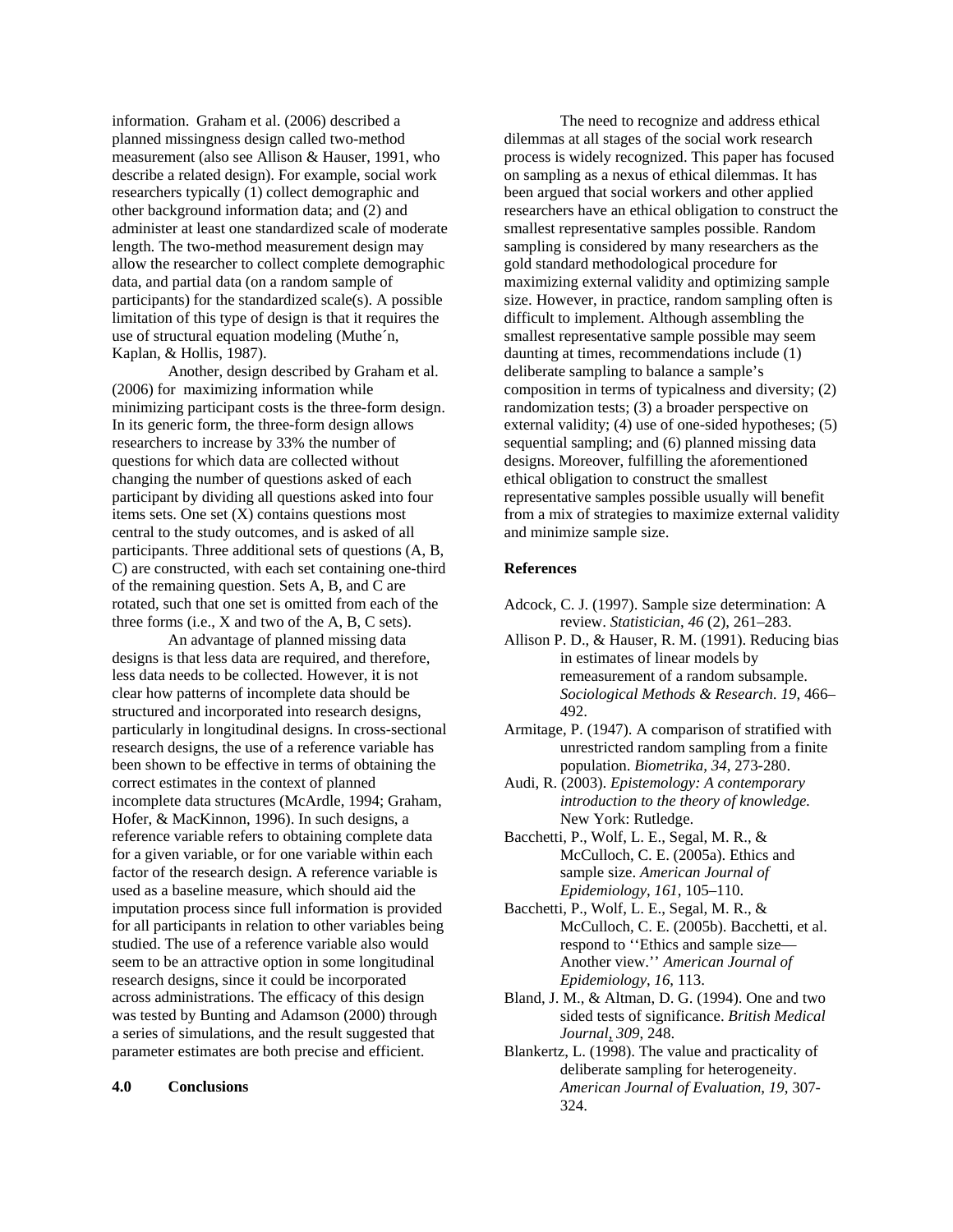- Bull, B. (2005). Exemplar sampling: Nonrandom methods of selecting a sample which characterizes a finite multivariate population. *The American Statistician*, *59*, 166-172.
- Bunting, B. P., & Adamson, G. (2000). Assessing reliability and validity in the context of planned incomplete data structures for multitrait-multimethod models. *Developments in Survey Methodolgy*. Available online http://mrvar.fdv.unilj.si/pub/mz/mz15/buntin g.pdf
- Campbell, D. T., & Stanley, J. C. (1966). *Experimental and quasi-experimental designs for research.* Chicago: Rand McNally.
- Cohen, J. (1994). The earth is round ( $p < .05$ ). *American Psychologist*, *49*, 997-1003.
- Cohen, J. (1988). *Statistical power analysis for the behavioral sciences*. New York: Academic Press.
- Cook, T. D. (1993). A quasi-sampling theory of the generalization of causal relationships. In L. B. Sechrest & A. G. Scott (Eds.), *Understanding causes and generalizing about them* (pp. 39-83). San Francisco: Jossey-Bass.
- Cook, T. D., & Campbell, D. T. (1979). *Quasiexperimentation – Design & analysis issues for field settings*. Boston: Houghton Mifflin Company.
- Dunnett C., & Gent, M. (1996). An alternative to the use of two-sided tests in clinical trials. *Statistics in Medicine*, *15*, 1729–1738.
- Edgington, E. S. (2007). *Randomization tests*. New York: Marcel Dekker.
- Engel, R., & Schutt, R. K. (2009). *The Practice of Research in Social Work.* Thousand Oaks, CA: Sage.
- English, B. (1997). Conducting ethical evaluations with disadvantaged and minority target groups. *Evaluation Practice*, *18*, 49-54.
- Enkin, M. W. (1994). One and two-sided tests of significance: One-sided tests should be used more often. *British Medical Journal*, *309*, 873-874.
- Erceg-Hurn, D.M., & Mirosevich, V.M. (2008). Modern robust statistical methods: An easy way to maximize the accuracy and power of your research. *American Psychologist*, *63,* 591-601.
- Fisher, R. A. (1925). *Statistical methods for research workers*. Edinburgh: Oliver and Boyd.
- Graham, J. W., Taylor, B. J., Olchowski, A. E., & Cumsille, P. E. (2006). Planned missing

data designs in psychological research. *Psychological Methods*, *11*, 323–343.

- Graham, J. W., Hofer, S. M., & MacKinnon, D. P. (1996). Maximizing the usefulness of data obtained with planned missing value patterns: An application of maximum likelihood procedures. *Multivariate Behavioral Research*, *31*, 197-218.
- Henry, G. T. (1990). *Practical sampling*. Newbury Park, CA: Sage.
- Howell, D. (2007). *Randomization tests on correlation coefficients*. Available online at http://www.uvm.edu/~dhowell/StatPages/Re sampling/RandomCorr/randomization\_Corre lation.html**.**
- Huberty, C. J. (2002). A history of effect size indices. *Educational and Psychological Measurement*, *6*, 227-240.
- Jennison, C., & Turnbull, B. W. (2000). *Group sequential methods with applications to clinical trials*. Boca Raton, FL: Chapman & Hall.
- Knottnerus, J.A., & Bouter L.M. (2001). The ethics of sample size: Two-sided testing and onesided thinking. *Journal of Clinical Epidemiology*, *54*, 109-110.
- Kott, P. S. (1986). Some asymptotic results for the systematic and stratified sampling of a finite population. *Biometrika*, *73*, 485-491.
- Lee, A. S., & Baskerville, R. L. (2003). Generalizing generalizability in information systems research. *Information Systems Research*, *14*, 221–243.
- McArdle, J. J. (1994). Structural factor analysis experiments with incomplete data. *Mutivariate Behavioral Research, 29*, 409– 54.
- Mook, D. G. (1983). In defense of external invalidity. *American Psychologist*, *38*, 379–387.
- Moye, L. A., & Tita, A. T. N. (2002). Defending the rationale for the two-tailed test in clinical research. *Circulation*, *105*, 3062-3065.
- Muth´en, B., Kaplan, D., & Hollis, M. (1987). On structural equation modeling with data that are not missing completely at random. *Psychometrika, 52,* 431–462.
- NASW. (2008). The NASW code of ethics. Available online at http://www.socialworkers.org/pubs/code/cod e.asp
- Nelson, J. C. (1994). Ethics, gender, and ethnicity in single-case research and evaluation. *Journal of Social Service Research*, *18*, 139-151.
- Neyman, J., & Pearson, E. S. (1928). On the use and interpretation of certain test criteria for